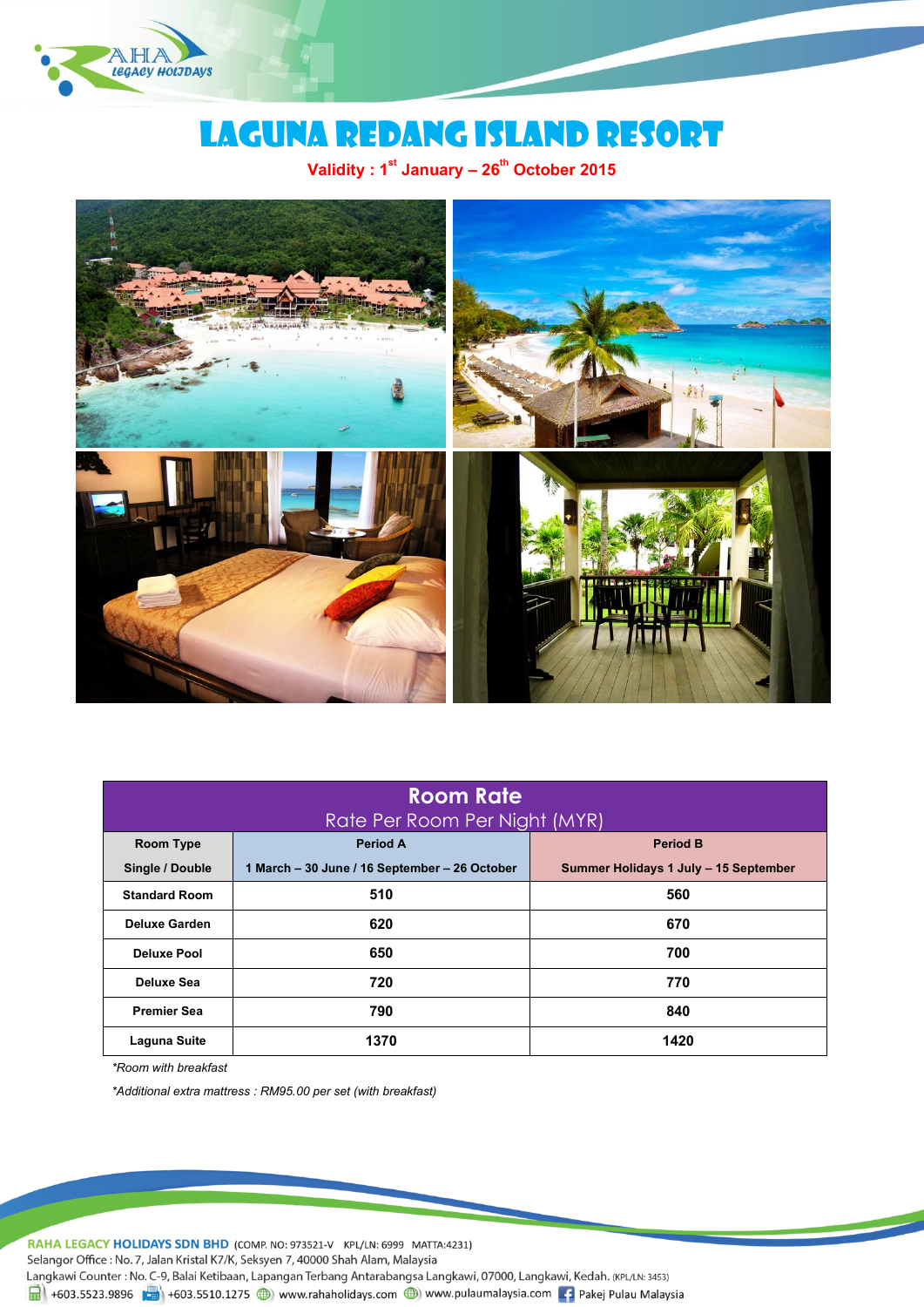

| Laguna Redang Deluxe Package                 |                                                              |                         |                         |  |
|----------------------------------------------|--------------------------------------------------------------|-------------------------|-------------------------|--|
| Travel Date: 1st April till 31st August 2015 |                                                              |                         |                         |  |
|                                              | Rate Per Person (MYR)                                        |                         |                         |  |
| Room Type                                    | <b>2D1N</b>                                                  | 3D2N                    | <b>Additional Night</b> |  |
|                                              | (Per Adult Per Package)                                      | (Per Adult Per Package) | (Per Adult Per Package) |  |
| <b>Standard Triple</b>                       | 355                                                          | 545                     | 258                     |  |
| <b>Standard Twin</b>                         | 395                                                          | 625                     | 298                     |  |
| <b>Deluxe Garden Quad</b>                    | 405                                                          | 625                     | 288                     |  |
| <b>Deluxe Garden Triple</b>                  | 425                                                          | 675                     | 318                     |  |
| <b>Deluxe Garden Twin</b>                    | 475                                                          | 785                     | 368                     |  |
| <b>Deluxe Pool Quad</b>                      | 425                                                          | 655                     | 308                     |  |
| <b>Deluxe Pool Triple</b>                    | 445                                                          | 705                     | 328                     |  |
| <b>Deluxe Pool Twin</b>                      | 495                                                          | 815                     | 388                     |  |
| <b>Deluxe Sea Quad</b>                       | 465                                                          | 735                     | 338                     |  |
| <b>Deluxe Sea Triple</b>                     | 495                                                          | 815                     | 378                     |  |
| <b>Deluxe Sea Twin</b>                       | 565                                                          | 965                     | 448                     |  |
| <b>Premier Sea Triple</b>                    | 525                                                          | 865                     | 398                     |  |
| <b>Premier Sea Twin</b>                      | 595                                                          | 1015                    | 468                     |  |
| Laguna Suite (Sea View)                      | Additional of RM500 per room per night from Deluxe Sea rates |                         |                         |  |

*\*Children rate ( 4 –11 years old) at RM190.00 per child per night*

*\*Additional night includes : 1 night accommodation, 1xBuffet Breakfast , 1xBuffet Lunch, 1xBuffet Dinner or BBQ Dinner (optional Steamboat Dinner on 3rd night), 1xSnorkelling Trip* 

## **2D1N Laguna Redang Deluxe Package Inclusive :**

- : One (1) Night accommodation at Laguna Redang Island Resort
- : One (1) Buffet Breakfast at Sang Suria Restaurant
- : One (1) Buffet Lunch at Sang Suria Restaurant
- : One (1) Buffet Dinner / BBQ Dinner at Sang Suria Restaurant
- : One (1) Snorkelling Trip
- : 2-way boat transfer from Jetty to Laguna Redang

### **3D2N Laguna Redang Deluxe Package Inclusive :**

- : Two (2) Night's accommodation at Laguna Redang Island Resort
- : Two (2) Buffet Breakfast at Sang Suria Restaurant
- : Two (2) Buffet Lunch at Sang Suria Restaurant
- : One (1) Buffet Dinner Dinner at Sang Suria Restaurant
- : One (1) BBQ Dinner at Sang Suria Restaurant
- : One (1) Marine Park Snorkelling Trip
- : Two (2) Deep Sea Snorkelling Trips
- : 2-way boat transfer from Jetty to Laguna Redang

RAHA LEGACY HOLIDAYS SDN BHD (COMP. NO: 973521-V KPL/LN: 6999 MATTA:4231) Selangor Office: No. 7, Jalan Kristal K7/K, Seksyen 7, 40000 Shah Alam, Malaysia Langkawi Counter: No. C-9, Balai Ketibaan, Lapangan Terbang Antarabangsa Langkawi, 07000, Langkawi, Kedah. (KPL/LN: 3453) 4603.5523.9896 (1) +603.5510.1275 (1) www.rahaholidays.com (1) www.pulaumalaysia.com [4] Pakej Pulau Malaysia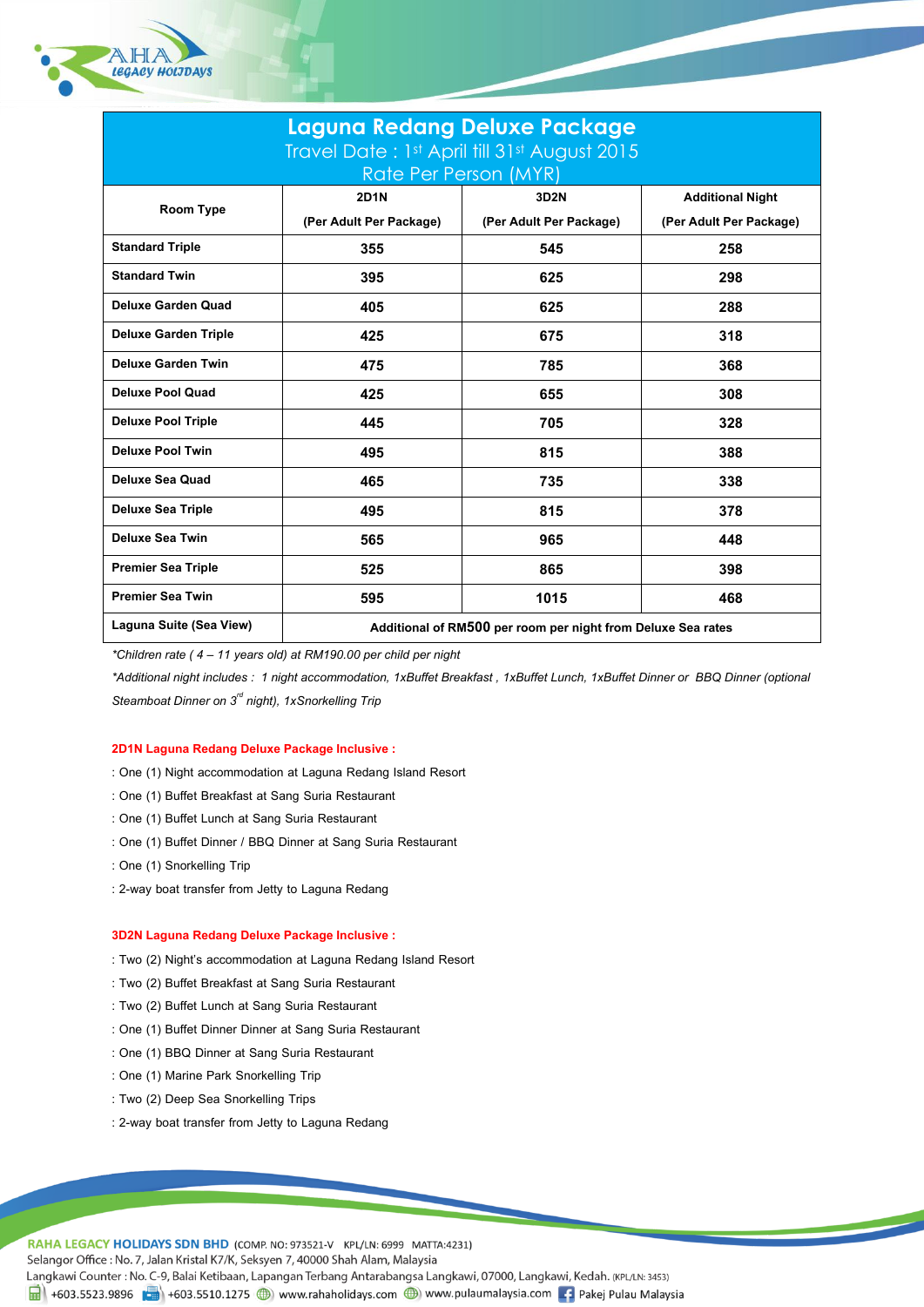

| <b>3D2N Laguna Year End Promotion Package</b><br>Travel Date: 1st September till 26st October 2015 |                                                              |                         |  |
|----------------------------------------------------------------------------------------------------|--------------------------------------------------------------|-------------------------|--|
|                                                                                                    | <b>Rate Per Person (MYR)</b>                                 |                         |  |
| <b>Room Type</b>                                                                                   | <b>3D2N Deluxe Package</b>                                   | <b>Additional Night</b> |  |
|                                                                                                    | (Per Adult Per Package)                                      | (Per Adult Per Package) |  |
| <b>Standard Triple</b>                                                                             | 465                                                          | 208                     |  |
| <b>Standard Twin</b>                                                                               | 515                                                          | 228                     |  |
| <b>Deluxe Garden Quad</b>                                                                          | 455                                                          | 208                     |  |
| <b>Deluxe Garden Triple</b>                                                                        | 495                                                          | 228                     |  |
| <b>Deluxe Garden Twin</b>                                                                          | 575                                                          | 268                     |  |
| <b>Deluxe Pool Quad</b>                                                                            | 495                                                          | 228                     |  |
| <b>Deluxe Pool Triple</b>                                                                          | 535                                                          | 248                     |  |
| <b>Deluxe Pool Twin</b>                                                                            | 615                                                          | 288                     |  |
| <b>Deluxe Sea Quad</b>                                                                             | 525                                                          | 238                     |  |
| <b>Deluxe Sea Triple</b>                                                                           | 585                                                          | 268                     |  |
| <b>Deluxe Sea Twin</b>                                                                             | 695                                                          | 328                     |  |
| <b>Premier Sea Twin / Triple</b>                                                                   | 775                                                          | 368                     |  |
| Laguna Suite (Sea View)                                                                            | Additional of RM500 per room per night from Deluxe Sea rates |                         |  |

*\*Children rate ( 4 –11 years old) at RM190 per child per night*

*\*Additional night includes : 1 night accommodation, 1xBuffet Breakfast ,1xLunch , 1x BBQ Dinner or Buffet Dinner (optional Steamboat Dinner on 3<sup><sup>rd</sup> night), 1xSnorkelling Trip*</sup>

# **3D2N Laguna Year End Promotion Package Inclusive :**

- : Two (2) Night's accommodation at Laguna Redang Island Resort
- : Two (2) Buffet Breakfast at Sang Suria Restaurant
- : Two (2) Buffet Lunch at Sang Suria Restaurant
- : One (1) Buffet Dinner Dinner at Sang Suria Restaurant
- : One (1) BBQ Dinner at Sang Suria Restaurant
- : One (1) Marine Park Snorkelling Trip
- : Two (2) Deep Sea Snorkelling Trips
- : 2-way boat transfer from Jetty to Laguna Redang

RAHA LEGACY HOLIDAYS SDN BHD (COMP. NO: 973521-V KPL/LN: 6999 MATTA:4231) Selangor Office: No. 7, Jalan Kristal K7/K, Seksyen 7, 40000 Shah Alam, Malaysia Langkawi Counter: No. C-9, Balai Ketibaan, Lapangan Terbang Antarabangsa Langkawi, 07000, Langkawi, Kedah. (KPL/LN: 3453) 4603.5523.9896 (1) +603.5510.1275 (1) www.rahaholidays.com (1) www.pulaumalaysia.com [4] Pakej Pulau Malaysia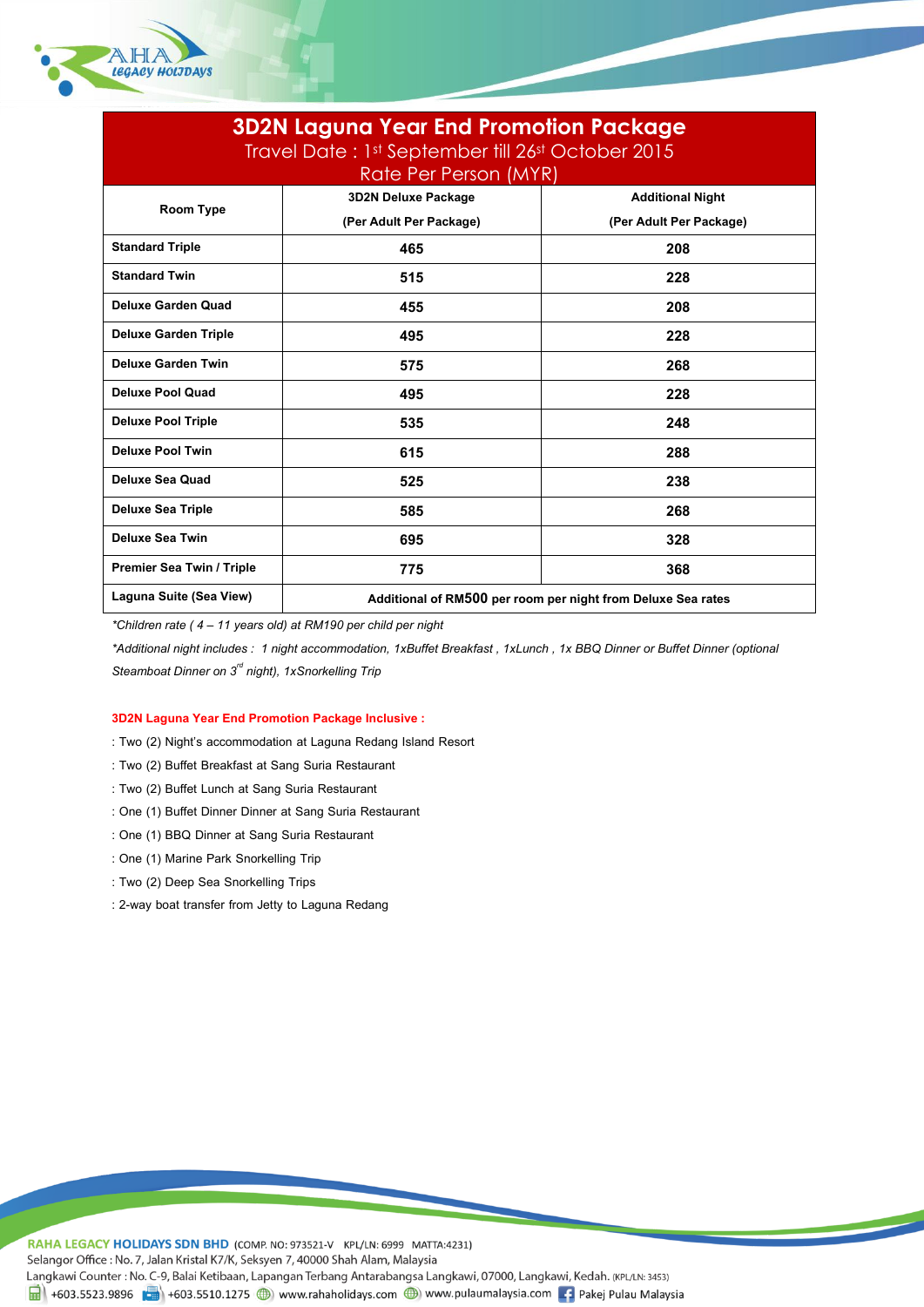

| <b>3D2N Laguna Redang Diving Package</b>     |                                                              |                         |
|----------------------------------------------|--------------------------------------------------------------|-------------------------|
| Travel Date: 1st April till 31st August 2015 |                                                              |                         |
| Rate Per Person (MYR)                        |                                                              |                         |
| Room Type                                    | 3D2N                                                         | <b>Additional Night</b> |
|                                              | (Per Adult Per Package)                                      | (Per Adult Per Package) |
| <b>Standard Triple</b>                       | 745                                                          | 358                     |
| <b>Standard Twin</b>                         | 825                                                          | 398                     |
| <b>Deluxe Garden Quad</b>                    | 825                                                          | 388                     |
| <b>Deluxe Garden Triple</b>                  | 875                                                          | 418                     |
| <b>Deluxe Garden Twin</b>                    | 985                                                          | 468                     |
| <b>Deluxe Pool Quad</b>                      | 855                                                          | 408                     |
| <b>Deluxe Pool Triple</b>                    | 905                                                          | 428                     |
| <b>Deluxe Pool Twin</b>                      | 1015                                                         | 488                     |
| <b>Deluxe Sea Quad</b>                       | 935                                                          | 438                     |
| <b>Deluxe Sea Triple</b>                     | 1015                                                         | 478                     |
| <b>Deluxe Sea Twin</b>                       | 1165                                                         | 548                     |
| <b>Premier Sea Triple</b>                    | 1065                                                         | 498                     |
| <b>Premier Sea Twin</b>                      | 1215                                                         | 568                     |
| Laguna Suite (Sea View)                      | Additional of RM500 per room per night from Deluxe Sea rates |                         |

*\*Children rate ( 4 –11 years old) at RM290.00 per child per night*

*\*Diving Packages is ONLY applicable for those with dive license*

*\*Additional night includes : 1 night accommodation, 1xBuffet Breakfast, 1x Lunch, 1xBuffet Dinner or BBQ Dinner (optional Steamboat Dinner on 3rd night), 2xBoat Dives*

# **3D2N Laguna Redang Diving Package Inclusive :**

- : Two (2) Night's accommodation at Laguna Redang Island Resort
- : Two (2) Buffet Breakfast at Sang Suria Restaurant
- : Two (2) Buffet Lunch at Sang Suria Restaurant
- : One (1) Buffet Dinner at Sang Suria Restaurant
- : One (1) BBQ Dinner at Sang Suria Restaurant
- : Four (4) Boat Dives
- : 2-way boat transfer from Jetty to Laguna Redang

RAHA LEGACY HOLIDAYS SDN BHD (COMP. NO: 973521-V KPL/LN: 6999 MATTA:4231) Selangor Office : No. 7, Jalan Kristal K7/K, Seksyen 7, 40000 Shah Alam, Malaysia Langkawi Counter: No. C-9, Balai Ketibaan, Lapangan Terbang Antarabangsa Langkawi, 07000, Langkawi, Kedah. (KPL/LN: 3453) 4603.5523.9896 (1) +603.5510.1275 (1) www.rahaholidays.com (1) www.pulaumalaysia.com [4] Pakej Pulau Malaysia